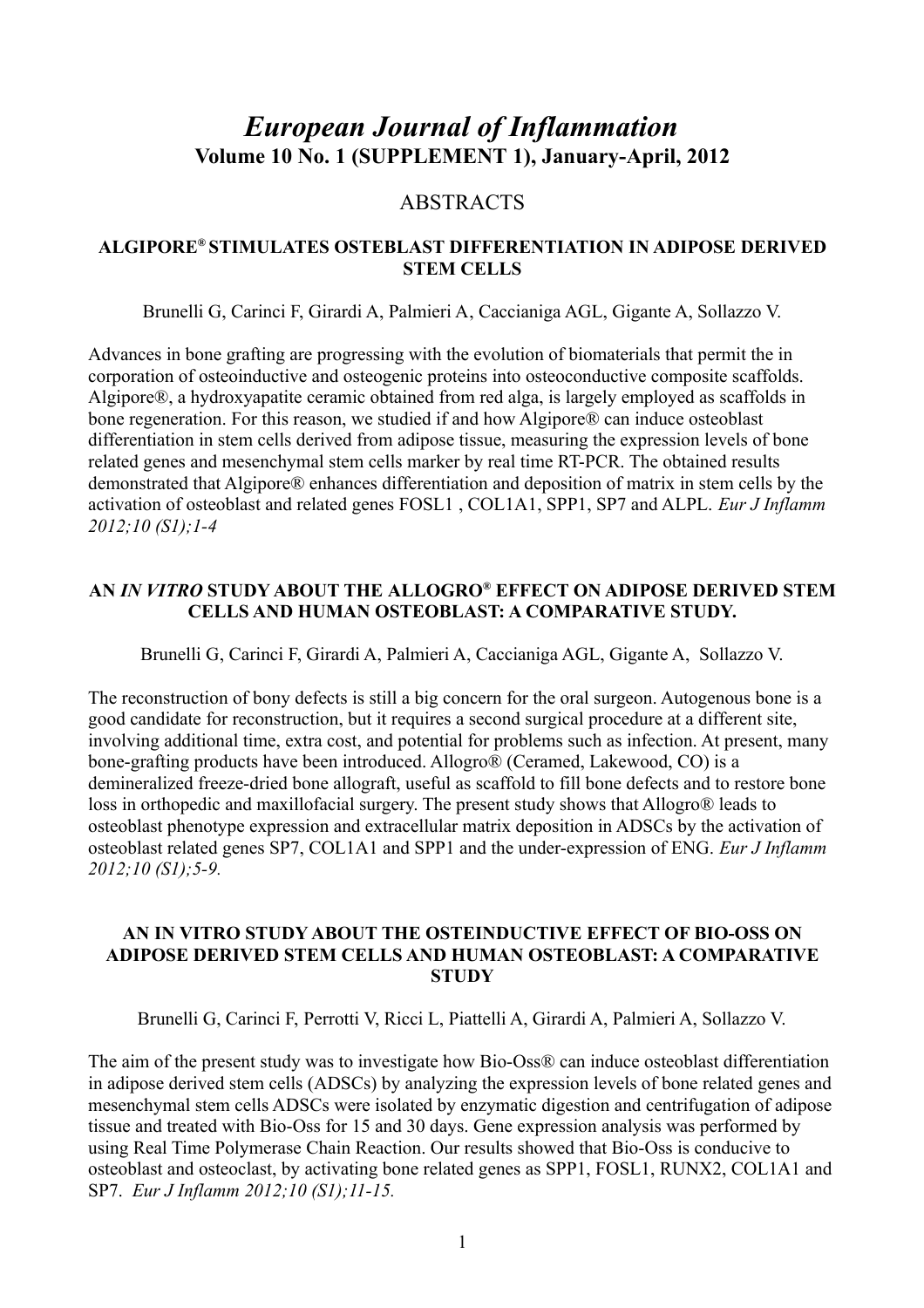# **CALCIUM SULFATE LEADS TO OSTEOGENIC DIFFERENTIATION OF ADIPOSE DERIVED STEM CELLS.**

Brunelli G, Carinci F, Girardi A, Palmieri A, Caccianiga GL, Sollazzo V.

The ideal bone graft material would be biocompatible, completely biodegradable, osteoconductive, unexpensive, easy to handle, and able to support the defect area until bone growth is complete. Several bone graft materials are available, but none of them have thus far satisfied all of these requirements. Calcium sulfate is one of the oldest bone graft materials and possesses good effect on acceletaring bone healing and regeneration. To study the mechanism how CaS can induce differentiation and proliferation in ADSCs the expression levels of several bone related genes were analyzed using real time Reverse Transcription-Polymerase Chain Reaction. Our results show that CaS strongly influences the behavior of ADSCs in vitro by enhancing proliferation, differentiation and deposition of matrix by increasing the activity of RUNX2, SP7 and SPP1. *Eur J Inflamm 2012;10 (S1);17-21.*

# **MEDPORE® STIMULATES OSTEOBLASTS DIFFERENTIATION IN DENTAL PULP DERIVED STEM CELLS**

Brunelli G, Carinci F, Girardi A, Palmieri A, Caccianiga GL, Saggese V, Sollazzo V.

Medpor ® is an alloplastic material largely employed in craniofacial reconstruction due to its characteristics of biological compatibility, easy morphological adaptability and mantaining it's initial volume after being positioned. To better understand how Medpor® promotes bone formation we analyzed the expression levels of bone related genes in stem cells isolated from dental pulp after 15 and 30 days of exposure to the biomaterial. To this aim we focused on the expression levels of bone related genes (RUNX2, SP7, ALPL, SPP1, COL1A1, COL3A1 and FOSL1) and mesenchymal stem cells marker (ENG). Our results suggest that Medpor® induces osteoblast phenotype expression in human DPSCs as demonstrated by the activation of osteoblast related genes FOSL1, RUNX2 and COL3A1 and the disappearance of the mesenchymal stem cells marker, ENG. *Eur J Inflamm 2012;10 (S1);23-26.*

# **OSTEOBIOL® EFFECT ON DENTAL PULP DERIVED STEM CELLS**

Brunelli G, Carinci F, Girardi A, Palmieri A, Caccianiga GL, Sollazzo V.

OsteoBiol® is a porcine bone largely employed as substitute for bone grafting due to its good biocompatibility and osteoconductive properties. To better understand how cortical porcine bone can induce osteoblast differentiation and proliferation in mesenchymal stem cells, a specific study was carried out. The quantitative expression of mRNA of specific genes, like transcriptional factors (RUNX2 and SP7), bone related genes (SPP1, COL1A1, COL3A1, ALPL, and FOSL1) and mesenchymal stem cells marker (ENG) was examined by means of real time Reverse Transcription-Polymerase Chain. The activation of osteoblast related genes FOSL1, RUNX2 and SPP1 and the disappearance of the mesenchymal stem cells marker, ENG, make OsteoBiol® an ideal scaffold for bone regeneration in the restoring of skeletal defects. *Eur J Inflamm 2012;10 (S1);27-30.*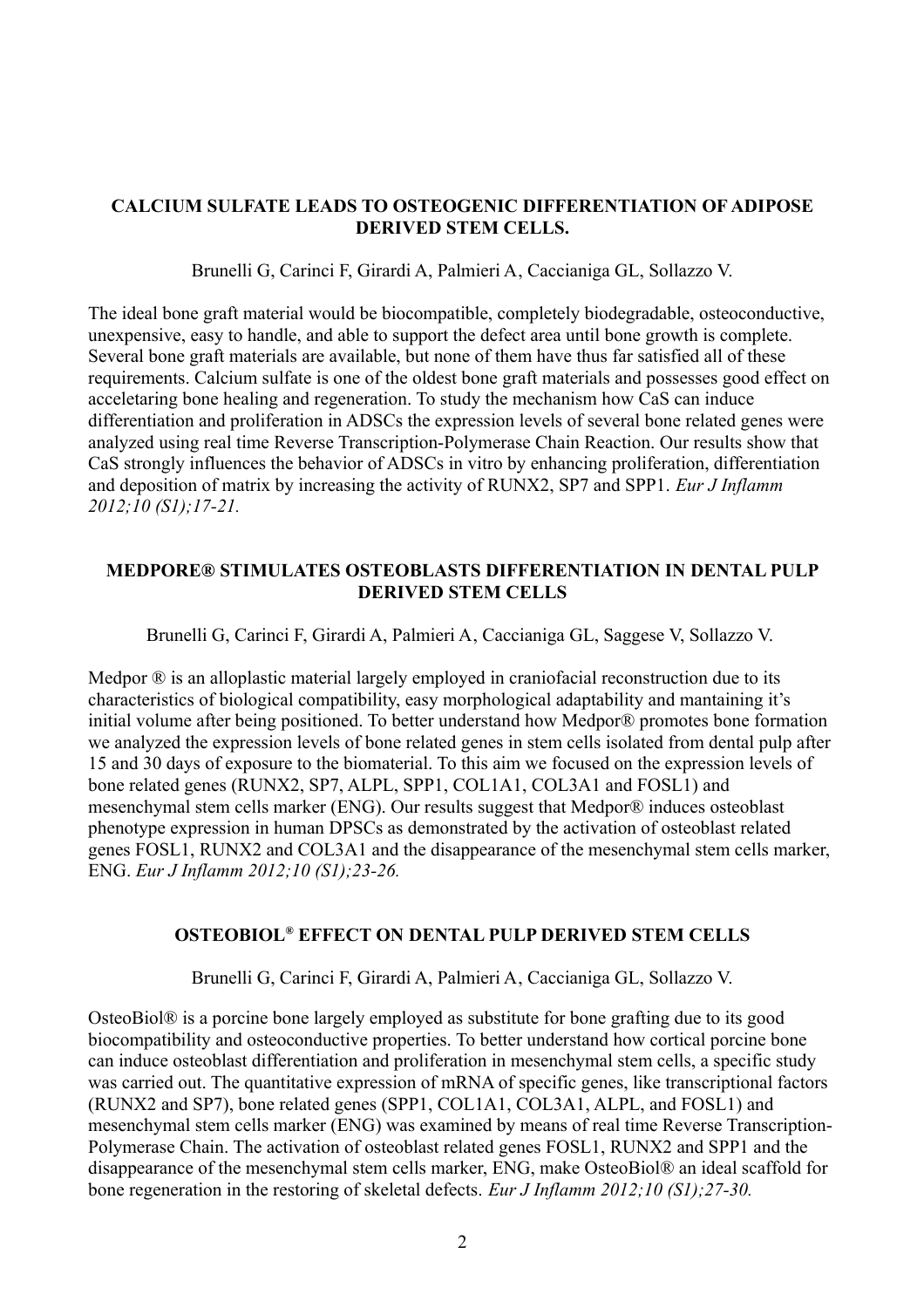#### **OSTEOPLANT® INFLUENCES OSTEOGENIC DIFFERENTIATION OF DENTAL PULP STEM CELLS**

Brunelli G, Carinci F, Girardi A, Palmieri A, Caccianiga GL, Sollazzo V.

Osteoplant® (Bioteck SRL, Vicenza, Italy) is an equine cortical and spongy bone tissue, used to fill bone defects in orthopedic, maxillofacial and dental surgery. To study the mechanism by which Osteoplant® induces the reabsorption and the substitution of the graft with new bone, the expression of genes related to the osteoblast differentiation were analyzed using cultures of stem cells derived from dental pulp stem cells (ADSCs) treated with this biomaterial. The up-regulation of bone related genes like SP1, FOSL1, RUNX2 and SPP1 and the disappearance of the mesenchymal stem cell marker ENG demonstrated that this biomaterial is conducive in osteoblast and osteoclast. In particular the up-regulation of SPP1 demonstrated that this bone substitute material was actively resorbed by human osteoclasts. Our results confirmed that Osteoplant® has high potential for use as bone tissue scaffold in bone tissue engineering. *Eur J Inflamm 2012;10 (S1);31-35.*

# **INFLUENCE OF PEPTIDE-15 ON ADIPOSE DERIVED STEM CELLS**

Brunelli G, Carinci F, Girardi A, Palmieri A, Caccianiga GL, Sollazzo V.

A bone substitute graft should facilitate cell adhesion, promote osteoblastic differentiation and enhance matrix. P-15 (Ceramed, Lakewood, CO) is an analog of the cell-binding domain of collagen, a protein involved in regulation of cell adhesion and in osteogenesis. To study how P15 can induce osteoblast differentiation and proliferation in mesenchymal stem cells, the expression levels of bone related genes (RUNX2, SP7, ALPL, SPP1, COL1A1, COL3A1 and FOSL1) and mesenchymal stem cells marker (ENG) were measured in Adipose Derived Stem Cells (DPSCs) and Normal Osteoblast (NO), after 15 and 30 days of treatment. Significantly, differentially expressed genes among ADSCs and NO were ENG, FOSL1, RUNX2, COL3A1, COL1A1 and ALPL in the first 15 days of treatment and SP7, ENG, RUNX2, COL1A1, SPP1 and ALPL after 30 days. The present study demonstrated that P15 influences the behavior of DPSCs in vitro by enhancing proliferation, differentiation and deposition of matrix as demonstrated by the activation of osteoblast related genes FOSL1, SP7 and SPP1. *Eur J Inflamm 2012;10 (S1);37-41.*

# **PERIOGLASS AND ITS OSTEOGENIC POTENTIAL**

Brunelli G, Carinci F, Girardi A, Palmieri A, Caccianiga GL, Sollazzo V.

PerioGlas® is a synthetic absorbable osteoconductive bone graft substitute composed of a calcium phosphosilicate bioactive glass. To evaluate its effect on Adipose Drived Stem Cells colture, a gene expression analysis was carried out by using Reverse Transcriptase Polymerase Chain Reaction. The up-regulation of SPP1, FOSL1 and RUNX2, demonstrated that PerioGlas® promotes osteoblast differentiation in ADSCs and is actively resorbed by human osteoclasts. For these reasons it could be used as scaffold in bone tissue engineering. *Eur J Inflamm 2012;10 (S1);43-47.*

# **OSTEOBLAST DIFFERENTIATION AFTER TREATMENT OF DENTAL PULP STEM CELLS WITH POLYLACTIDE, POLYGLYCOLIDE ACIDS PLATES.**

Brunelli G, Carinci F, Girardi A, Palmieri A, Caccianiga GL, Sollazzo V.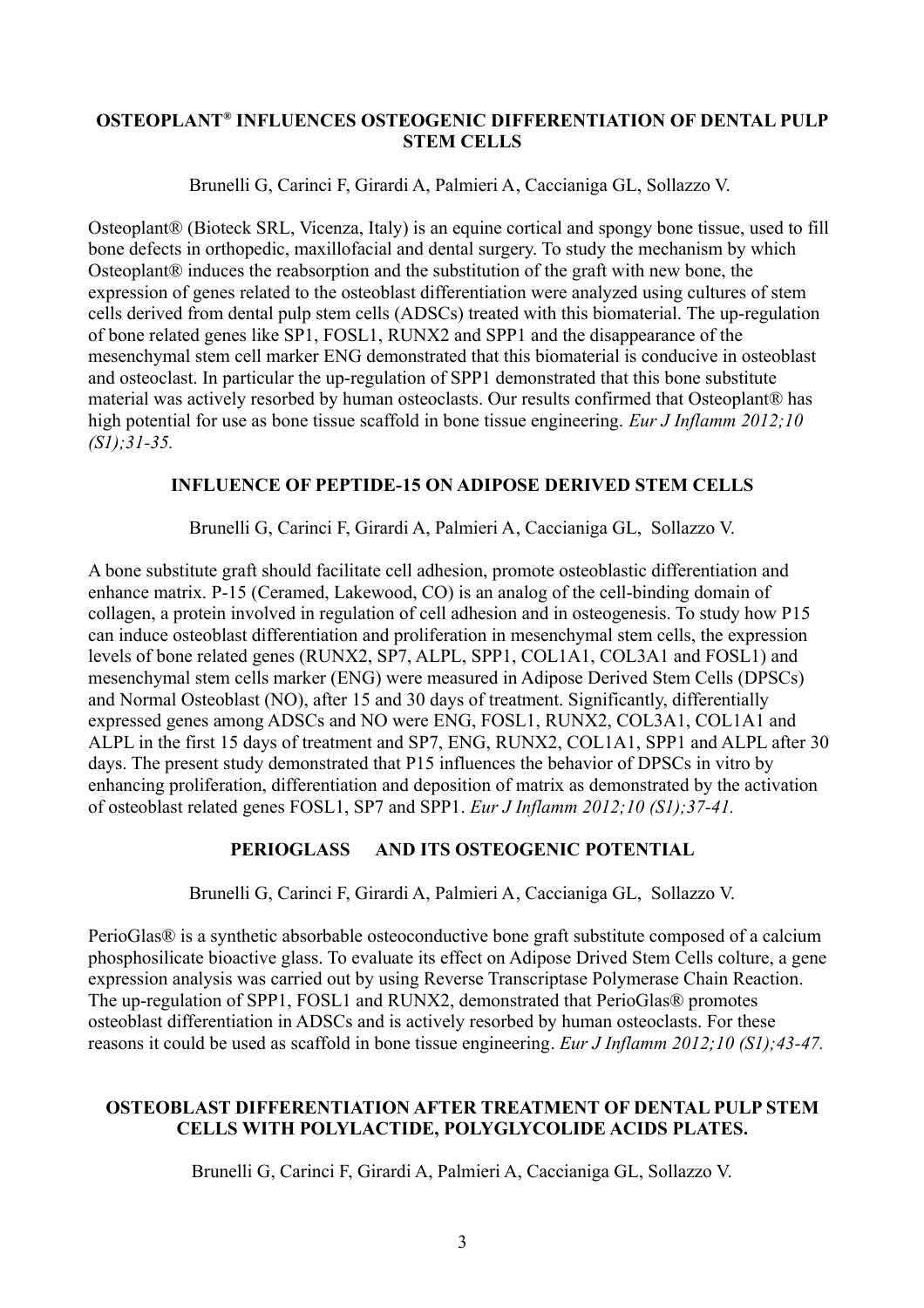Due to their bioabsorbable, biocompatible and osteinductive properties, polylactide, polyglycolide acids plates (PLPG plates) are taking place in maxillofacial surgery as scaffold for bone regeneration. To investigate how PLPG stimulate osteoblasts differentiation and proliferation in DPSCs, some osteoblast genes (SP7, RUNX2, COL3A1, COL1A1, ALPL, SPP1 and FOSL1) and mesenchymal stem cells marker (ENG), were analyzed by quantitative real time RT- PCR. Our results, demonstrates that PLPG can lead to osteoblast differentiation and extracellular matrix deposition and mineralization in dental pulp stem cells by the activation of osteoblast related genes SPP1, FOSL1 and ALPL. *Eur J Inflamm 2012;10 (S1);49-53.*

#### **STRONG EVIDENCE OF THE OSTEOINDUCTIVE POTENTIAL OF CALCIUM PHOSPHATE CERAMICS: AN** *IN VITRO* **STUDY ON A DENTAL PULP STEM CELLS POPULATION**

Brunelli G, Carinci F, Girardi A, Palmieri A, Brugnati C, Sollazzo V.

Among the resorbable ceramics, calcium phosphate ceramics (TCP) for its osteoconductive ad biodegradabily properties, is successfully used as bone substitutes and scaffolds in tissue engineering. To better understand how it stimulates DPSCs towards osteoblast differentiation, we analyzed the gene expression of several osteoblastic genes, both in DPSCs than in Hob exposed to the allograft for 15 and 30 days. Our data showed that TCP enhances osteoblast phenotype expression and extracellular matrix deposition and mineralization in DPSCs by the activation of osteoblast related genes SPP1, RUNX2, COL1A1 and FOSL1 and the down-regulation of the stem cells marker ENG. These features make it an ideal scaffold for bone regeneration. *Eur J Inflamm 2012;10 (S1);55-59.*

# **RHINOPLASTIES: A RETROSPECTIVE STUDY ON 82 CASES**

Riberti C, Carinci F, Zollino I, Candotto V, Carnevali G, Brunelli G.

Rhinoplasty is one of the most popular kind of surgical procedure, but to perform it a systematic approach should be considered. The exterior nasal aspect and an intra nasal examination should be done in order to prevent a possible collapse of the nasal valve and a airways impairment. Aim of this retrospective study is to asses the clinical outcome a series of patients affected by functional and aesthetic deficit of the nose and discuss the pertinent literature. Eightytwo patients operated at the Plastic Surgery Unit of Ferrara University were analyzed. There were 54 females and 28 males; surgical techniques were divided in four groups: septum-rhinoplasty, 2 - septum-rhinoplasty plus diathermy of turbinates, 3 - septum-rhinoplasty plus cartilage graft, and 4- diathermy of turbinates alone. Eight patients had a bad result and were considered clinical failures. Chi square text was used to detect those variables (i.e. surgeon, type of surgery and diagnosis) potentially associated with failures. None of variables demonstrated to be correlated with failures. Open and close rhinoplasties have many similarities, but also have distinct differences in terms of intraoperative assessment of structures in their resting anatomic state, range of available technique alternatives, and level of control that ultimately determine the efficacy and predictability of the technique. Thus, the comparison of open and closed rhinoplasties should not be an issue. The successful rhinoplasty surgeon's operative plan is based on a clear understanding of the patient's desired changes, a careful and accurate diagnosis of the patient's anatomy, and a wide armamentarium of surgical techniques. Since few cases failed in our series, rhinoplasties are reliable techniques to treat functional and aesthetic problem of the nose. *Eur J Inflamm 2012;10 (S1);61-64.*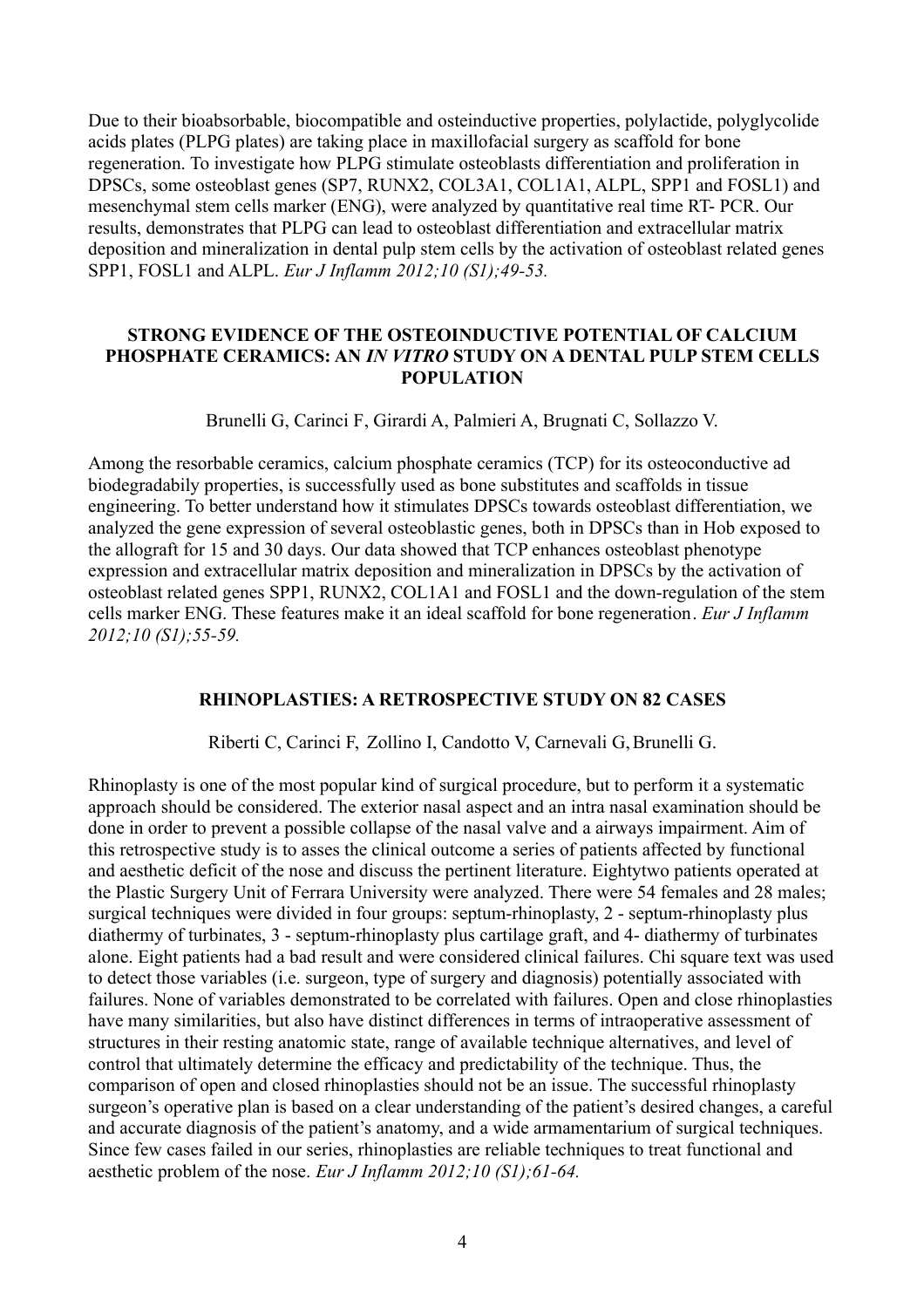#### **PRESSURE SKIN ULCERS: A RETROSPECTIVE STUDY AND REVIEW OF THE LITERATURE**

Riberti C, Carinci F, Zollino I, Candotto V, Carnevali G,Brunelli G.

Pressure ulcers represent a necrosis of skin and underlying tissues. They usually develop in areas exposed to prolonged pressure in which there is an ischemic situation worked out. Patients affected by paralysis and those with cardiovascular and neurological diseases have higher risk to be affected. Aim of this retrospective study is to asses the clinical outcome in a series of patients affected by pressure skin ulcers and discuss the pertinent literature A series of 40 patients were reviewed: there were 23 males and 17 females. Age ranged between 26 to 87 years (mean value 54 years). Ulcers were located in arms, sacrum-ischiatic areas and legs. Ulcers were treated with curettage, curettage plus bone cleaning and muscolocutaneus flap in 13, 12 and 15 cases, respectively. The variables analyzed in this study were: diagnosis, site, surgeons and failures. None of the studied variable (i.e. diagnosis, site and surgeons) were statically correlated with failures. Pressure ulcers are a very common disease for patients with decreased mobility. Suture line dehiscence and graft failure are the most common complication after surgery. Since just one case failed in our series, we demonstrated that pressure skin ulcers can be treated with a surgical approach. However, a strong rehabilitation program is also needed. *Eur J Inflamm 2012;10 (S1);65-68.*

#### **SKIN EXPANDER: A RETROSPECTIVE STUDY**

Riberti C, Carinci F, Zollino I, Candotto V, Carnevali G, Brunelli G.

The use of skin expander find his first use in 1957 by Neumann. They are used to reconstruct large or complex soft tissue defects in all regions of body. This retrospective study was carry out to asses the clinical outcome a series of 18 cases of skin expanders treated at the Plastic Surgery Unit, Ferrara University, Italy in the period between December 2005 and December 2010. There were 16 (88.9%) females and 2 (11.1%) males, age ranged from 11 to 58 years with a mean value of 32.9 years (standard deviation  $\pm$  12 years). They were treated for three principal causes: fracture's sequelae, tumors and burns.Only two cases had skin dehiscences. Chi square text was used to detect those variables (i.e. T, type of disease, surgeon and site) potentially associated with failures. None of the studied variables was statistically correlated with failures. Tissue expanders allow the surgeon to replace skin defects with new tissue of appropriate color, texture or similar qualities. Since few cases failed in our series, it was demonstrated that skin expanders are reliable devices to augment soft tissues to be used for recovering skin defects. *Eur J Inflamm 2012;10 (S1);69-73.*

#### **THE TREATMENT OF GINGIVAL HYPERPLASIA IN ORTHODONTIC PATIENTS: A COMPARISON OF SURGICAL LASERS**

Caccianiga GL, Albricci N, Gizdulich A, Carinci F, Denotti G, Brunelli G.

Laser is a device becoming more and more popular among dentists. It determines decontamination and biostimulation giving several potential applications in periodontal and oral reconstructive surgery. In orthodontics laser can provide advantages: an example is the application of laser in treating gingival hyperplasia resulting from fixed orthodontic treatment. A series of 40 patients were investigated: group 1 (10 patients treated with Nd: YAG); group 2 (10 patients treated with diode laser); group 3 (10 patients treated with CO2 laser); group 4 (10 untreated patients). Probing depth,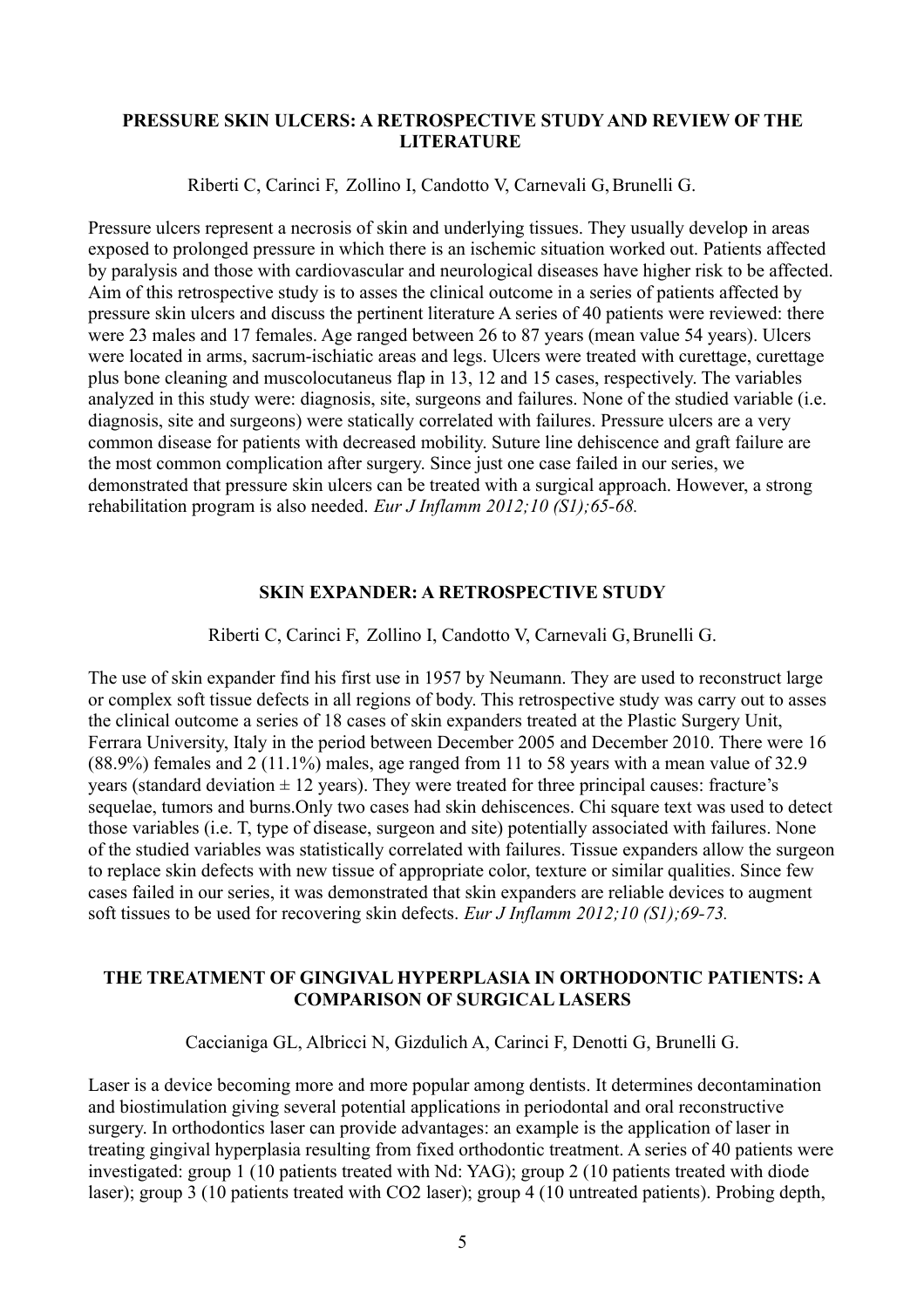PPD (> 3 mm); clinical attachment loss (CAL); bleeding on probing (BOP) were investigated before and after treatment. Our data demonstrated that gingival hypertrophy induced by orthodontic treatment can be treated with a laser surgery (Nd: YAG, diode, CO2): it leads to a statistically significant reductions of pseudo-pockets, but there is no difference in pseudo-pocked depth among different types of lasers. The choice of the type of laser is therefore influenced by other factors such as the learning curve, the cost and versatility. *Eur J Inflamm 2012;10 (S1);75-77*

#### **USE OF FERRIC-SULPHATE GEL FOR BLEEDING CONTROL IN SURGICAL EXPOSURE OF IMPACTED CANINES**

Lucchese A, Carinci F, Brunelli G.

The aim of the present study was to compare the influence of bleeding control, with or without using gel hydrosoluble with a basis of ferric-sulphate on the duration of closed- eruption surgery of palatally impacted canines. N=20 patients with unilateral palatally impacted maxillary canines were included in this study. Subjects were randomly assigned to two experimental groups: in Group A  $(N=10)$  ferric sulphate gel was used before etching enamel surface, in Group B  $(N=10)$ conventional technique was applied. The duration of the complete surgery and the duration of the bonding procedure (partial surgery) were measured; moreover the presence or absence of bleeding was assessed at T0 (before etching the enamel surface) and at T1 (after the application of the bonding). The mean of the complete and partial surgical duration were for Group A  $(33.3\pm 2.8)$ min and  $6.02\pm1.05$ min) and for Group B (36.7 $\pm$ 2.6min and 8.4 $\pm$ 2.3min). This difference was statistically significant  $(P<.05)$ . The difference of bleeding degree between the two groups was statistically significant at T1 ( $P=0.02$ ) but not at T0 ( $P=.14$ ). The use of ferric-sulphate in orthodontic surgery influences significantly the duration of the surgery as the bleeding is controlled, the visibility has improved and the orthodontic complications during the bonding procedure are under control. *Eur J Inflamm 2012;10 (S1);79-82.*

#### **SKELETAL EFFECTS INDUCED BY TWIN BLOCK IN THERAPY OF CLASS II MALOCCLUSION**

Lucchese A, Carinci F, Brunelli G.

The aim of this clinical study was to evaluate the treatment skeletal effects induced by Twin Block in the therapy of Class II malocclusion during or slightly after the onset of the puberal peak in the growth velocity. The study sample was obtained from the records of the author's private practice and consisted of a parent sample of 70 Class II division 1 subjects treated consecutively with the Twin-block appliance, from which good quality lateral cephalograms were available. From this sample, 23 subjects (Study Sample) 15 males and 15 females, were selected according to the following inclusion criteria: ANB greater than or equal to 4°, full Class II or end-to-end molar relationships, no history of previous orthodontic treatment or surgery treatment, absence of congenital anomalies, same Caucasian race. All patients received active treatment with Twin-block before or during their pubertal growth spurt, as assessed by the cervical vertebral maturation (CVM) method. Lateral cephalograms for each subject was digitized by a single author (AL) respectively at time 1 (T1), immediately before treatment, (mean age  $10.0\pm 1.1$ years) and at time 2 (T2) immediately after treatment (mean age  $12.0 \pm 1.1$  years). The error of the method was calculated with the formula described by Dahlberg (1940). In addition systematic error and the coefficient of reliability were determined as suggested by Houston. The Control Group consisted of untreated Class II subjects (Michigan Standard). A modification of the Twin-block appliance, originally developed by Clark, was used in this study. In the present study the mean duration of the Twin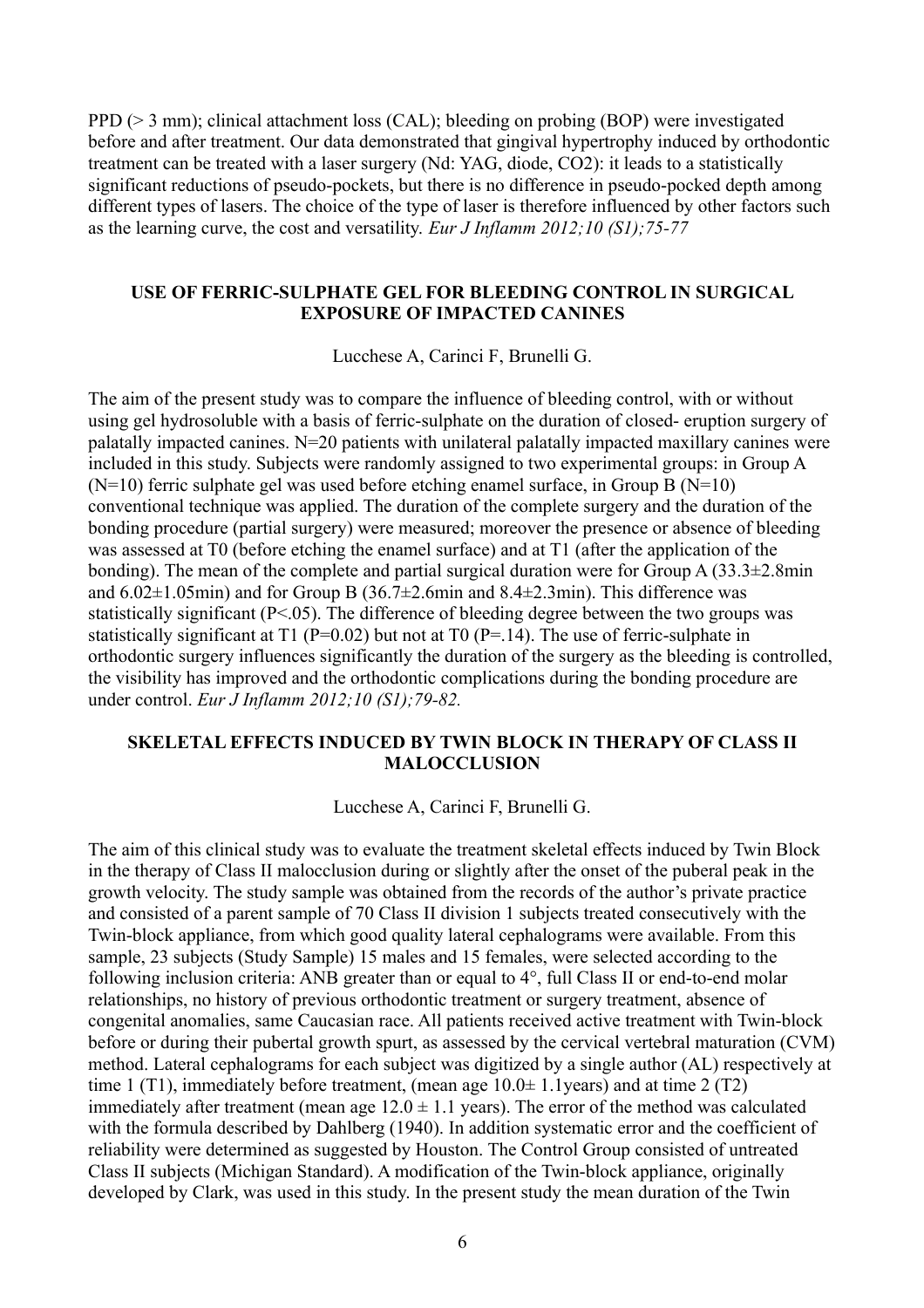-block treatment was  $1.2 \pm 0.5$  years. Results of the statistical comparisons between Study Sample (treated subjects) and Control Group (untreated subjects) on the changes for all cephalometric variables during the T1–T2 observation showed significantly favorable changes: the total mandibular length (Co-Me) and ramus height (Co-Go) and corpus length (Go-Me) increased more in cases than in controls. Our results show a significantly higher average answer in the Study Sample, both in the paired t- test, comparing pre and post treatment, and in the unpaired t- test, comparing the Study Sample and the Control Group. Paired t- test data for the variables Co-Me, Co-Go, Go- Me, with a P=.05 significance level, lead us to reject the null hypothesis (differences average  $= 0$ ) in favor of the alternative of a positive differences average, meaning that the average of the values is higher after treatment. *Eur J Inflamm 2012;10 (S1);83-87.*

#### **CLINICAL, RADIOGRAPHIC, AND HISTOPATHOLOGICAL EVALUATE OF AMELOBLASTOMAS TREATED CONSERVATIVELY AND CURETTAGE WITH ULTRASONIC SURGERY**

Scarano A, Murmura G, Sinjari B, Artese L, Carinci F, Brunelli G.

Treatment of ameloblastomas is controversial. On one hand there is a school advocating major segmental or bloc resection for ameloblastoma with a reqruitment of 1-1.5 cm of clinically and radiographically normal bone and uninvolved margins. 9 On the other hand, there is a school advocating more conservative surgical management by enuclation with adjacent bone curettage The aim of this study was to evaluate the clinical, radiographic, and histopathological findings and of one case of ameloblastomas over 50 years treated conservatively with enucleation and curettage with ultasonic surgery. A 50-year old woman was referred to the Department of Oral Surgery of the University of Chieti-Pescara complaining of swelling at the left posterior mandible. CT examination shwovs intense destruction of bone trabeculae was observed from the midline ascending to the mandibular body, mandibular ramus and angle at the right side. We made a gingival crevicular incision with vertical releasing incisions to create a trapezoid-shaped flap. After mobilization of the full-thickness vestibular mucoperiostal flap, vestibular ostectomy was done with a ultrasonic surgery device (NSK Variosurgery Dentalica, Milano, Italy), the lesion was exposed and it was enucleated through this access. After enucleation of the lesion a curettage is performed by ultrasonic surgery the walls of the bone cavity. The histopathological diagnosis is follicular ameloblastoma. After 12 and 24 months after surgery the radiography exhibited a new bone formation was evident. Subsequent check-ups have been performed for 12 and 24 months to date, there have been no signs of recurrence. Each case is unique and has to be considered in the clinical context and the relationship of the lesion to surrounding tissues, histological type and recurrences rate. In conclusion ultrasonic surgery device facility the remove of lesion and bone healing. *Eur J Inflamm 2012;10 (S1);89-93.*

#### **A TECHNIQUE FOR AN ACCELERATED RIGID SPLINTING OF MULTIPLE IMPLANTS FOR IMMEDIATE LOADING**

Scarano A, Sinjari B, Murmura G, Assenza B, Carinci F, Brunelli G.

Different protocols have been developed in case of immediate loading for a full arch replacement. Several reports show that a syncrystallization - welded framework exhibits a more precise fit than a one-piece casting. The intra-olral syncrystallization welding technology can not only create a passive-fitting implant prosthesis, but also pre-fabricate implant components, including titanium